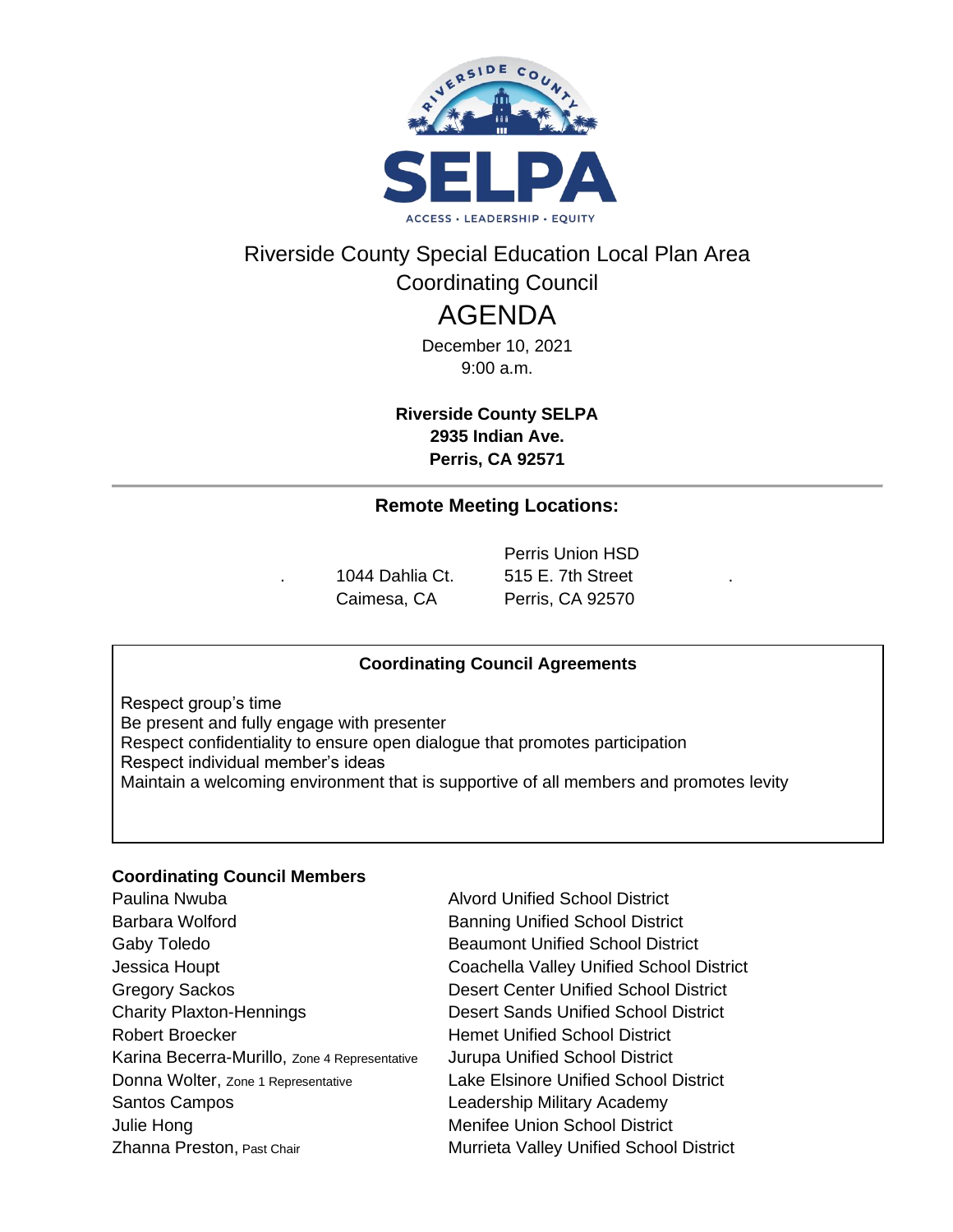| Jennie Kosters-Labriola                                                                     | <b>Nuview Union School District</b>       |
|---------------------------------------------------------------------------------------------|-------------------------------------------|
| Victoria Parkinson, Vice Chair & Zone 5 Representative Palm Springs Unified School District |                                           |
| Edward Singh, Zone 6 Representative                                                         | <b>Palo Verde Unified School District</b> |
| Michelle Ruffolo                                                                            | <b>Perris Elementary School District</b>  |
| Amil Alzubaidi                                                                              | Perris Union High School District         |
| Cassandra McNair, Standing Member                                                           | Riverside County Office of Education      |
| Carmen Kaas, Zone 3 Representative                                                          | <b>Romoland School District</b>           |
| Alex Gonzalez, Fiscal Liaison & Zone 2 Representative San Jacinto Unified School District   |                                           |
| Anastasia Bradshaw, Charter Representative                                                  | Santa Rosa Academy                        |
| <b>Gina Corby-Potter</b>                                                                    | <b>SCALE Academy</b>                      |
| <b>Courtney Cook</b>                                                                        | <b>Springs Charter Schools</b>            |
| Jeff Janis, Chair                                                                           | <b>Val Verde Unified School District</b>  |

### **Riverside County SELPA Team Members**

Leah Davis, Executive Director **Jordan Hulstrom, SELPA Coordinator** Jeremy Stevens, ERMHS Coordinator Christa Smith, SELPA Coordinator Kellie Kaukani, PL&D Coordinator

Yazan Khoury, ERMHS Case Manager Chad Petties, ERMHS Case Manager

**1. Call to Order Jeff Janis, Coordinating Council Chair**

*The Coordinating Council Meeting was called to order at \_\_\_\_\_\_\_\_\_\_ on Friday, Dec 10, 2021.*

**2. Welcome and Introductions Leah Davis, RC SELPA Executive Director** 

### **Public Comments**

Pursuant to Government Code Section 54954.3 and Education Code Section 35145.5, any person wishing to speak to any item on the agenda, or any other relevant matter, will be heard at this time. Each person will have a maximum of three (3) minutes to address the Coordinating Council. Public Comment may be made in person at the Riverside County SELPA Office or at any of the remote locations noted above.

### **Action Items**

**3. Approve Minutes from November 12, 2021 Coordinating Council Meeting (Attachment 3)** 

**4. Approve RC SELPA Special Factors Form 4** - (Attachment 4) Christa Smith, Coordinator

**5. Approve RC SELPA Eligibility Evaluation Compilation Form 31**- (Attachment 5) Christa Smith, Coordinator

### **Discussion Items**

- **6. Updates from Community Advisory Committee** Jordan Hulstrom, Coordinator
- **7. Compliance Monitoring Activities** Leah Davis, Executive Director
	- **a. Targeted and Intensive Review**
	- **b. Overdue Annuals and Initial Assessments**